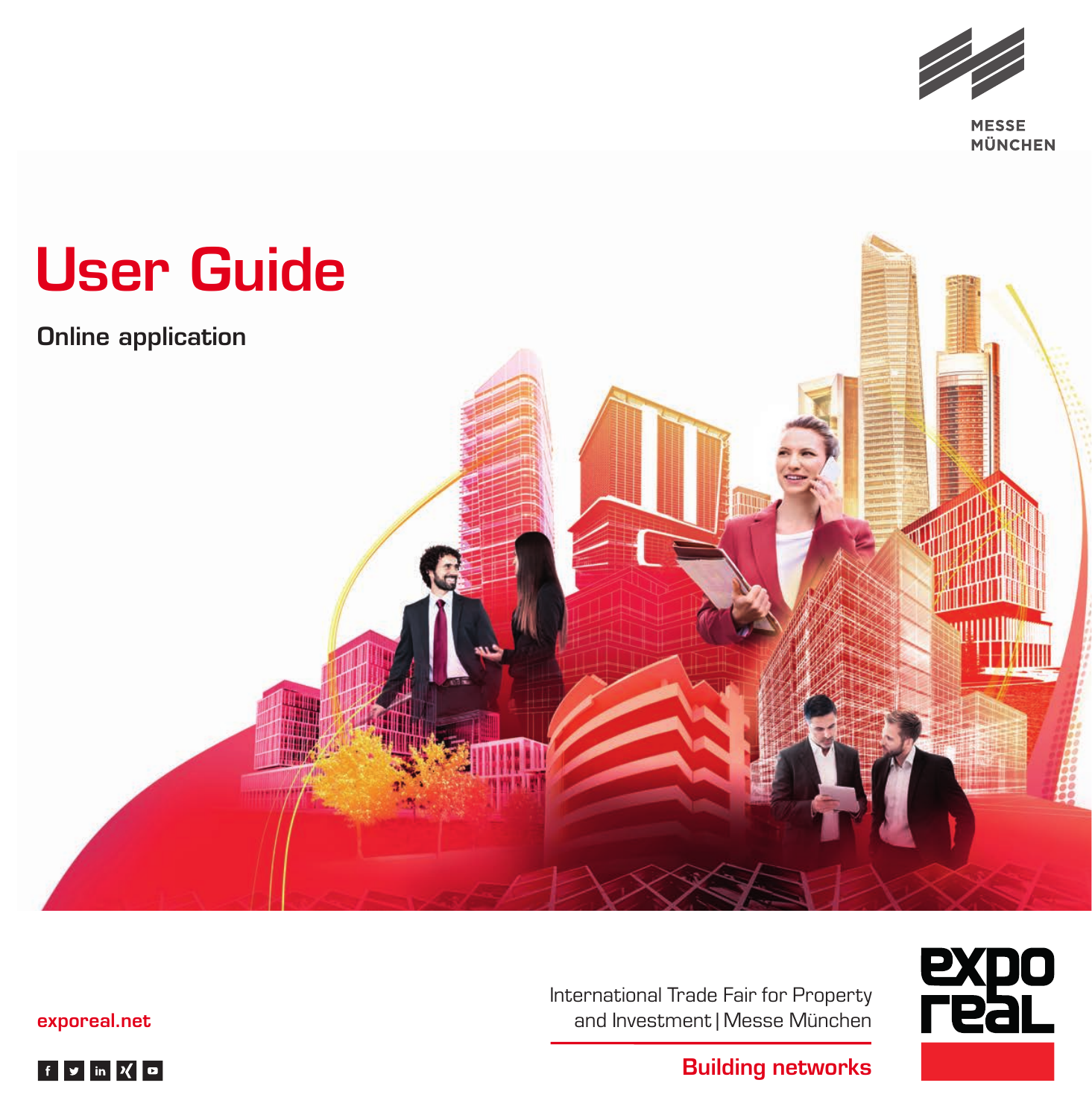## User Guide

## Simply convenient: Apply as an exhibitor with Messe München account

Whether you already have a Messe München account or apply as an exhibitor for the first time and thereby open your account: Our User Guide takes you through the new application process for exhibitors making it quick and easy.

Your personal Messe München account provides many benefits: It is very easy for you to create and view your applications as a main exhibitor or co-exhibitor. If you are a main exhibitor and have stand partners, your account also gives you an overview of all registered co-exhibitors.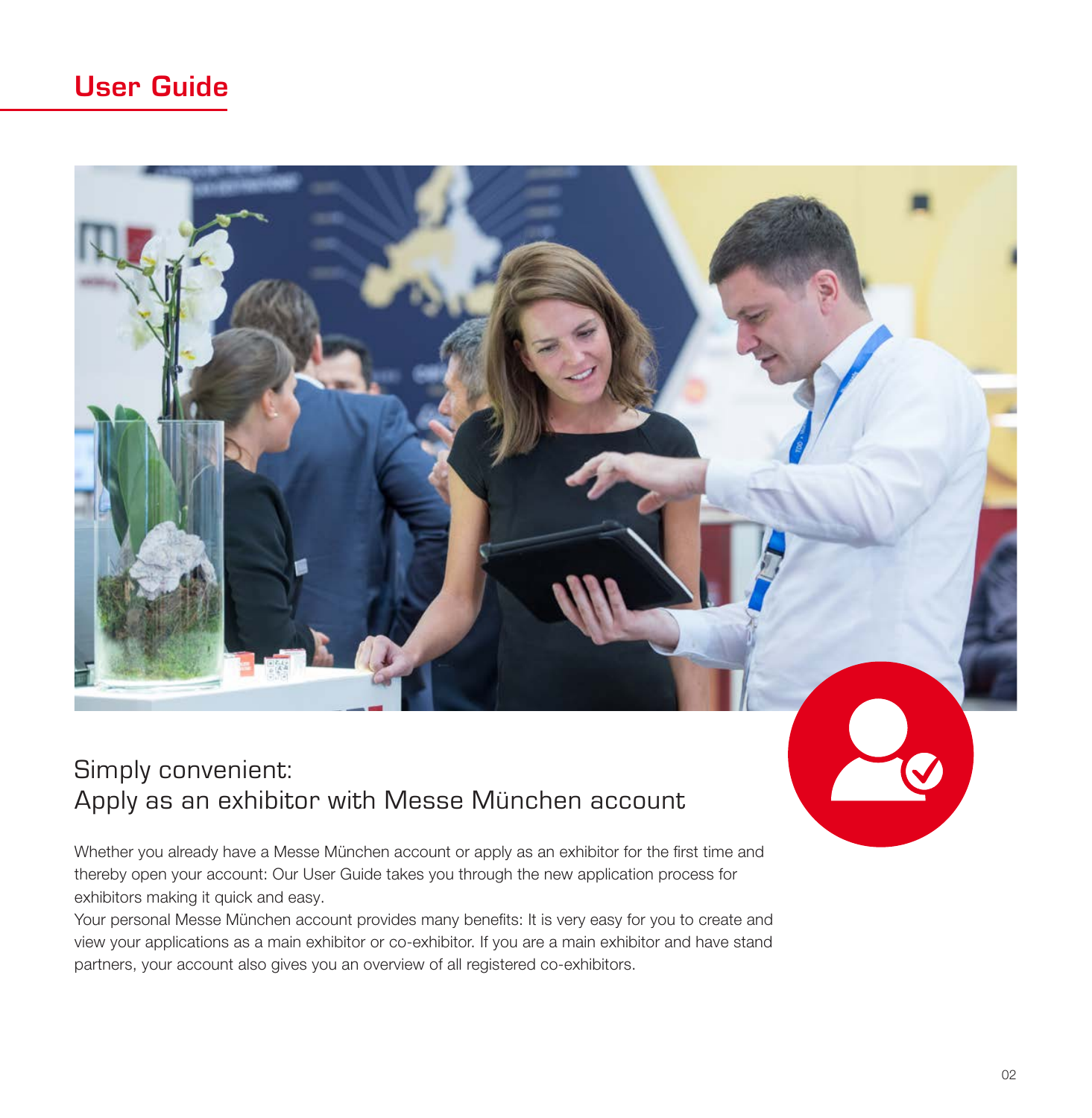# Apply as a main exhibitor

### Step 1: New registration or log in

You have two possibilities:

- You can register for the first time by entering an email address and a password and clicking "Register".
- You can register using your Messe München account: by entering your existing access details from last year's registration (e-mail address and password of the EXPO REAL Exhibitor Shop).

You don't remember your password? Just click "Forgot password".

You have lost your access details? Please make a new registration.

**Important:** A new registration is also required, if the contact for the trade fair organization has changed in your company.

| <b>Online Exhibitor Application</b>                            |                                                                                                                                                                                                                                                                                                                                                                                                                                                                  |                                   |
|----------------------------------------------------------------|------------------------------------------------------------------------------------------------------------------------------------------------------------------------------------------------------------------------------------------------------------------------------------------------------------------------------------------------------------------------------------------------------------------------------------------------------------------|-----------------------------------|
| <b>Your language</b><br>English +                              |                                                                                                                                                                                                                                                                                                                                                                                                                                                                  |                                   |
| Application Main Exhibitor<br>email at exhibitor@exporeal.net. | If you create a Messe München account for the first time, please click on "Register" and enter an email address<br>and a password. Or you simply log in with your Messe München account by entering your existing access details<br>(email address and password of an Exhibitor Shop), You don't remember your password? Just click "Forgot your<br>password". If you have any questions, we will be pleased to help you on the phone at +49.89.949-11605 and by |                                   |
| Email address:<br>Password:                                    | Email address.<br>Password                                                                                                                                                                                                                                                                                                                                                                                                                                       |                                   |
| Forgot your painword?<br>Register                              |                                                                                                                                                                                                                                                                                                                                                                                                                                                                  | Logic                             |
|                                                                |                                                                                                                                                                                                                                                                                                                                                                                                                                                                  |                                   |
|                                                                |                                                                                                                                                                                                                                                                                                                                                                                                                                                                  | Imprint   Data protection   Tarin |
|                                                                |                                                                                                                                                                                                                                                                                                                                                                                                                                                                  |                                   |
|                                                                |                                                                                                                                                                                                                                                                                                                                                                                                                                                                  |                                   |

| Online Exhibitor Application |                                                                                                       |                                                                                                                                                                                                                                             |                                                     |  |
|------------------------------|-------------------------------------------------------------------------------------------------------|---------------------------------------------------------------------------------------------------------------------------------------------------------------------------------------------------------------------------------------------|-----------------------------------------------------|--|
|                              | <b>Digitals</b>                                                                                       |                                                                                                                                                                                                                                             | <b>&amp;</b> Hyaponese Altera expressore comments C |  |
| <b>EXPO REAL</b>             |                                                                                                       |                                                                                                                                                                                                                                             |                                                     |  |
|                              | Welcome to the main exhibitor application<br>your application, you will receive a confirmation email. | Please fill out all required fields. When you have entered all your data, send the form by clicking "Create", in the<br>next step you can check all your entries and, if correctly displayed, send off the application. After you have sent | expo<br>real                                        |  |
| possibility of placement.    |                                                                                                       | Please note: Your admission will be subject to the assignment to the defined minibision sectors as well as the                                                                                                                              |                                                     |  |
|                              |                                                                                                       | For the enline exhibitor application we recommend the following browsers: Google Chrome or Firefox.                                                                                                                                         |                                                     |  |
|                              |                                                                                                       |                                                                                                                                                                                                                                             |                                                     |  |
|                              |                                                                                                       | If you have any questions, we will be pleased to help you on the phone at +49 89 949-11608 and by email at                                                                                                                                  |                                                     |  |
|                              |                                                                                                       | Company address (billing address)                                                                                                                                                                                                           |                                                     |  |
|                              |                                                                                                       | + Address for correspondence jorily if different from above).                                                                                                                                                                               |                                                     |  |
| cubitator@capocaal.com       |                                                                                                       | + Official company representative                                                                                                                                                                                                           |                                                     |  |
|                              |                                                                                                       | + Contact person (staff member in the company)                                                                                                                                                                                              |                                                     |  |

### Step 2: Application for EXPO REAL

As soon as you have made a successful new registration or logged in, you can apply for EXPO REAL. When you have filled out all the fields, please finish your application by clicking "Create".

- Now you see an overview of all your details again. You can check your application, "Edit" or "Delete" it.
- If everything is correct, please click "Send application". After that you will get an email with a pdf of your application confirming receipt of your application.

#### **You want to register co-exhibitors?**

If you want to register co-exhibitors for this space, please specify the planned number of co-exhibiting companies. Main exhibitors who register several spaces should bear in mind that the co-exhibitors have to be registered for the particular space.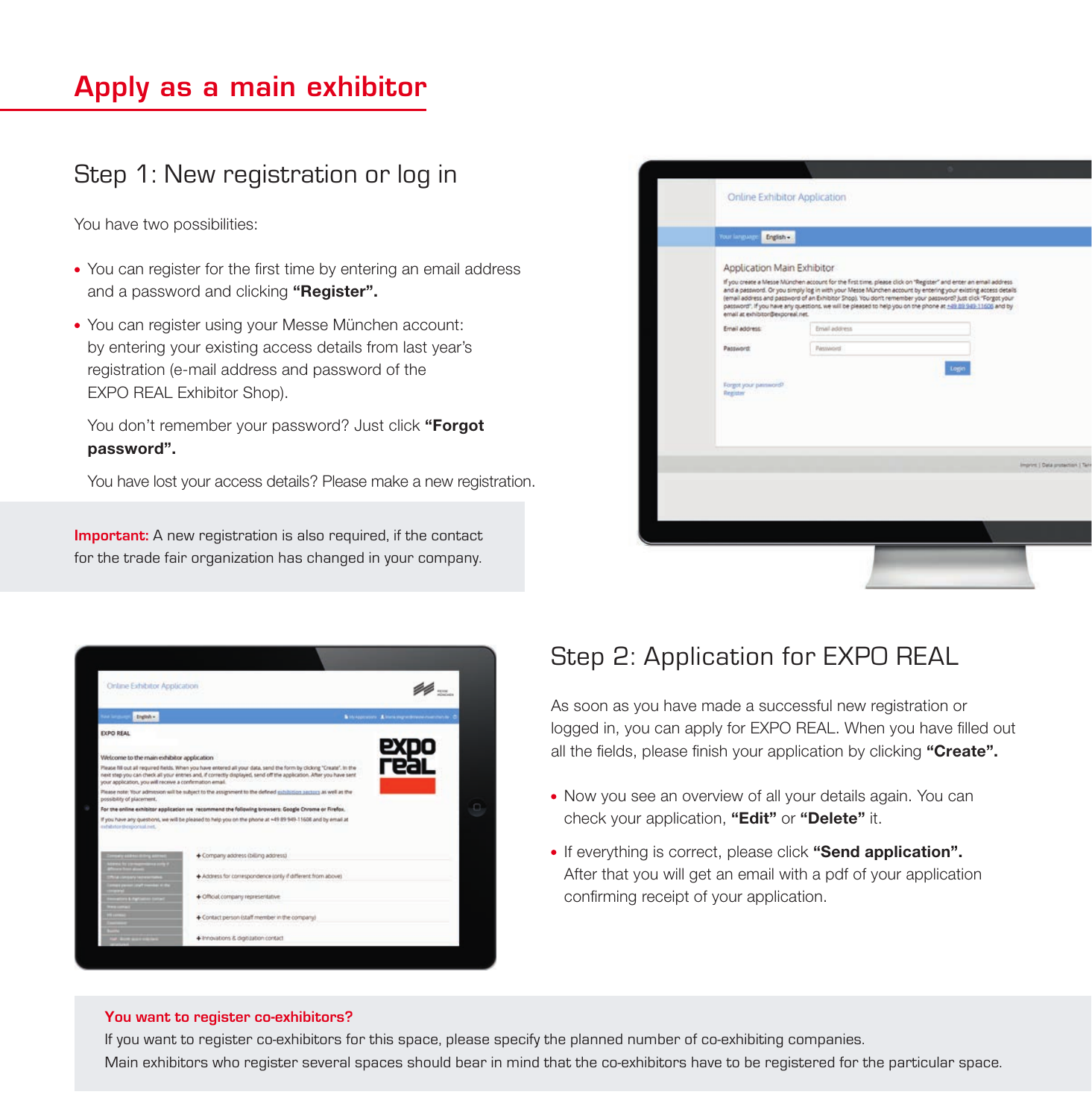## Apply as a main exhibitor

### Step 3: Use further options

A page appears confirming receipt of your application. Now you have two options, you can:

- register additional stands. This is very quick, your details have already been entered.
- invite co-exhibitors to apply (details see Infobox).

By clicking "Applications" you can also view your applications as well as those of any co-exhibitors.

**Easy to use:** With your access details you will also have access to this overview under **"Applications"** at any time later.

### This is how you invite co-exhibitors to apply for your stand

As soon as your application as a main exhibitor has been completed, you can invite co-exhibitors to apply at any time.

For your co-exhibitors to be able to apply, please send the co-exhibitor URL to your planned co-exhibitors.

**Tip for the co-exhibitor URL:** You can log in to your Messe München account at any time: Under **"Application"** you find an overview of the applications sent **per stand space.** For each stand you can view the list of all co-exhibitor applications sent under **"Co-exhibitors".** You also find the co-exhibitor URL for the trade fair stand of the application there to invite more co-exhibitors to apply.

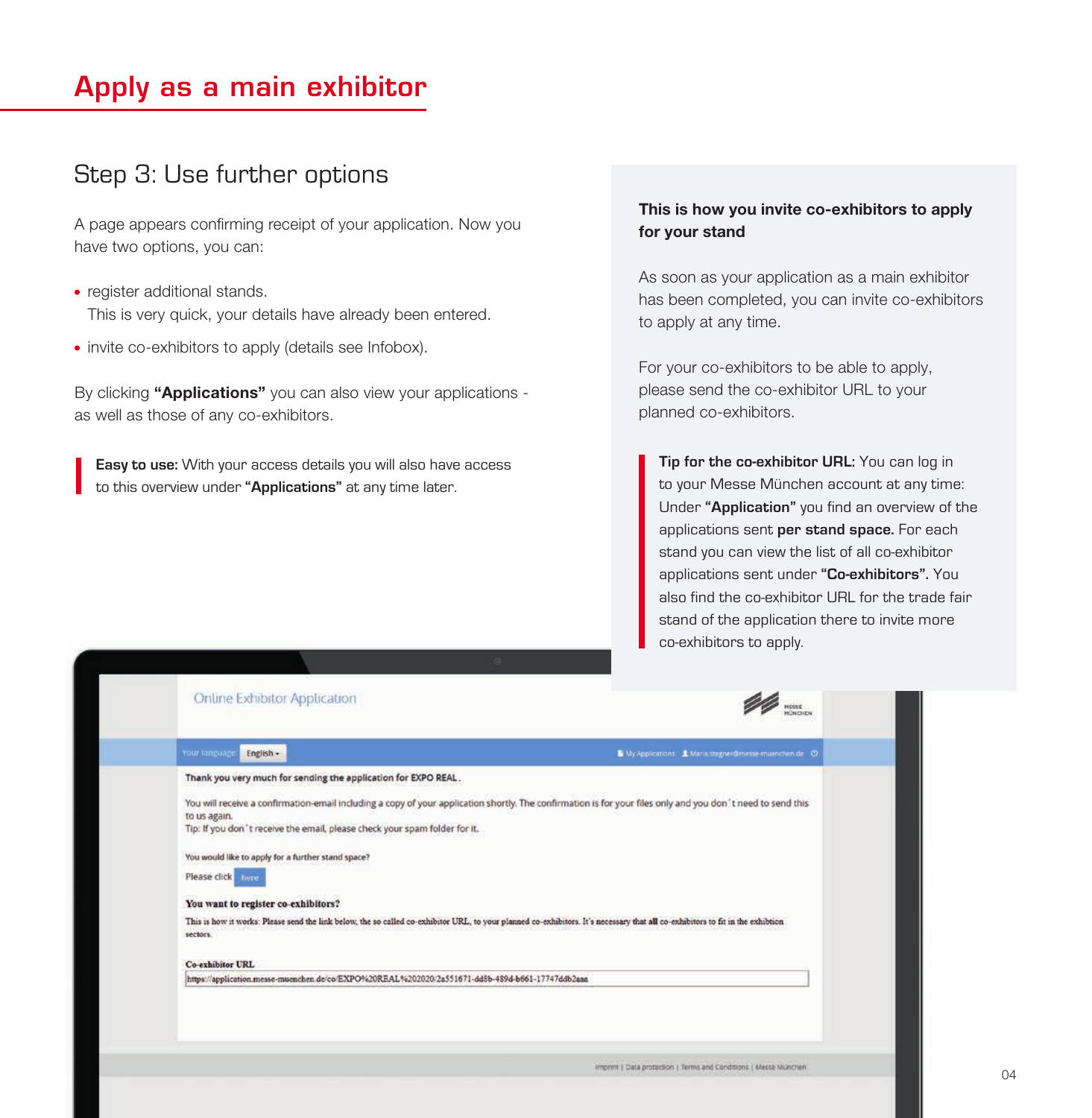## Log in as a co-exhibitor

### Step 1: New registration or log in

There are two special features to note for co-exhibitors when they **first** log in/register. Your main exhibitor will send you a link ("co-exhibitor URL") for your application as a co-exhibitor, please use it.

Please just follow the steps in the application, as they are described for main exhibitors under Step 1 "New registration or log in".

**Important:** Your personal access details for your Messe München account apply to all applications and registrations (e.g. the Exhibitor Shop) for future Messe München events. Therefore, ensure their safe-keeping.



## Step 2: Application for EXPO REAL

As soon as you have made a successful new registration or logged in with your known access details, you can apply for EXPO REAL. Again you proceed as described for main exhibitors. Fields concerning the main exhibitor are already filled out. So you just have to enter and check your details.

After you have clicked "Send application", you will get an email confirming receipt of your co-exhibitor application including a PDF of your application.

## Step 3: Complete application

As soon as you have clicked "Send application", the final page of the online co-exhibitor application will pop up. You have completed your application!

|                                                  | Online Co-Exhibitor Application                      |                                                                                                                                                                                                                                                                                                                                                                                                                                                                                           |                                                    |  |
|--------------------------------------------------|------------------------------------------------------|-------------------------------------------------------------------------------------------------------------------------------------------------------------------------------------------------------------------------------------------------------------------------------------------------------------------------------------------------------------------------------------------------------------------------------------------------------------------------------------------|----------------------------------------------------|--|
| in tax                                           | frigish -                                            |                                                                                                                                                                                                                                                                                                                                                                                                                                                                                           | <b>N</b> Nicholmann<br>Altera importanea murchetik |  |
| <b>EXPO REAL</b>                                 |                                                      |                                                                                                                                                                                                                                                                                                                                                                                                                                                                                           |                                                    |  |
|                                                  |                                                      | Welcome to the co-exhibitor application                                                                                                                                                                                                                                                                                                                                                                                                                                                   |                                                    |  |
|                                                  | the respective initializations I exhibition sectors. | Please note that an admission as a co-exhibitor is possible subject to the assignment to the defined exhibition sectors. Please note                                                                                                                                                                                                                                                                                                                                                      |                                                    |  |
|                                                  |                                                      | To register please fill out all required fields. The main exhibitor's details are already pre-filled in the form. When you have entered<br>all your data, send the form by cicking "Create". In the next step you can check all your entries and, if correctly draplayed, send of<br>the application. After you have sent your application, you will receive a confirmation email.<br>For the online exhibitor application we recommend the following browsers: Google Chrome or Firefox. |                                                    |  |
|                                                  |                                                      |                                                                                                                                                                                                                                                                                                                                                                                                                                                                                           |                                                    |  |
| meltidischer Minispolarizuel Inser<br>הגיסות היה |                                                      | if you have any questions, we will be pleased to help you on the phone at +49 99 949-1560B and by email at                                                                                                                                                                                                                                                                                                                                                                                |                                                    |  |
|                                                  |                                                      | + Man-Exhibitor data                                                                                                                                                                                                                                                                                                                                                                                                                                                                      |                                                    |  |
|                                                  |                                                      | + Company address (billing address)                                                                                                                                                                                                                                                                                                                                                                                                                                                       |                                                    |  |
|                                                  |                                                      | + Address for correspondence (only if different from above)                                                                                                                                                                                                                                                                                                                                                                                                                               |                                                    |  |